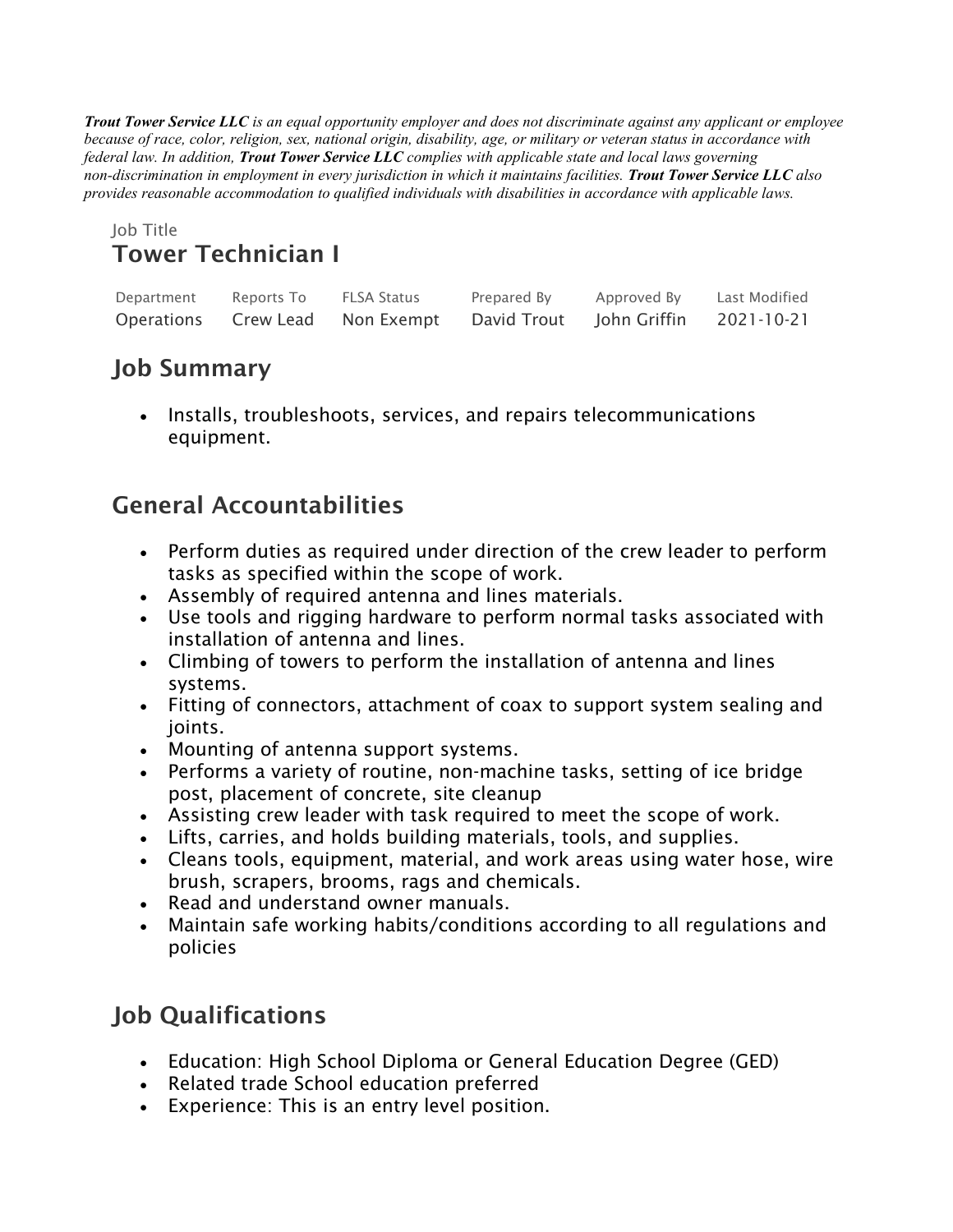## **Skills**

- Ability to communicate with others and to assimilate and understand information, in a manner consistent with the essential job functions.
- Ability to make sound decisions in a manner consistent with the essential job functions.
- Ability to work outside their regular scheduled hours, to be available for emergency and/or pre-arranged work.
- Ability to operate assigned equipment and vehicles

## Physical Demands

- Ability to perform duties involving prolonged standing, sitting, crouching, and/or stooping.
- Ability to push, pull, and position tools, equipment, and structural material weighing more than 100 pounds.
- Ability to lift loads weighing up to 100 pounds.
- Ability to work from ladders and at heights up to 100 feet.
- Ability to work on smooth or uneven surfaces and under varying climatic conditions.
- Ability to work with both arms overhead.
- Ability to grip and hold lines and ropes with up to 75 pounds weight.
- Ability to work with small components.
- Ability to operate assigned equipment and vehicles.
- Must be able to climb and perform work at various heights, up to 400 feet, for long periods of time.
- Must be in good physical condition with the ability to stoop, crawl, bend at the knees and waist, squat and lift 100 lbs.; includes body weight, equipment, tools, and boxes.
- Must be able to pull his/her own body weight plus equipment weight up a vertical tower repeatedly for long periods of time.

# Other Requirements

- Must be able to pass pre-employment screening that includes background and drug testing.
- Must be willing to travel out of market/state up to 100% of the time.
- May be required to work long and unpredictable hours.
- Position requires working outdoors in all types of weather.
- Possession of a valid driver's license, must be able to get a Class "A" CDL within nine months of hire.
- First Aid/CPR.